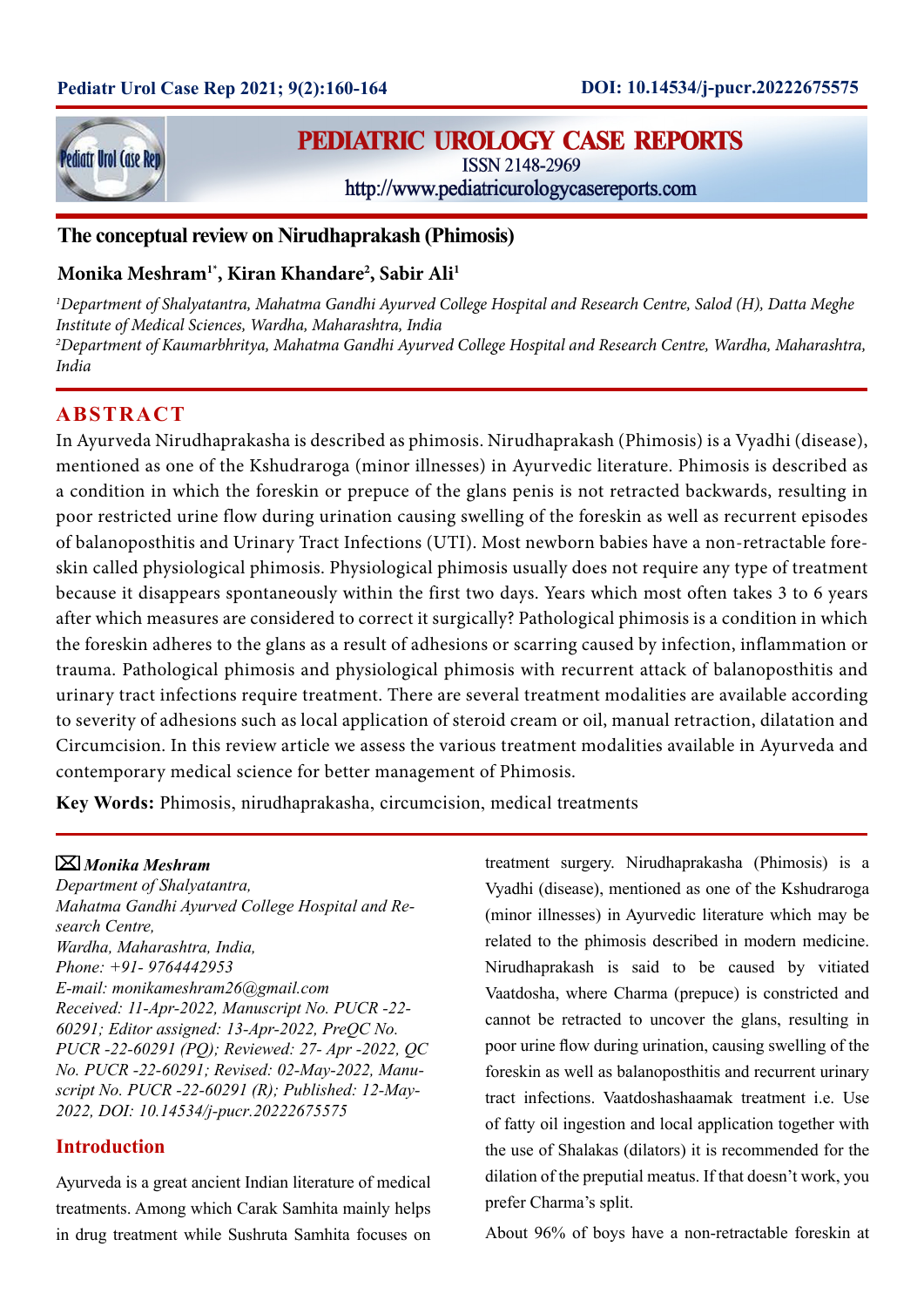birth. The incidence of pathological phimosis is 0.4 per 1000 children per year or 0.6% of boys are affected by their 15th birthday. This is far below physiological phimosis, which is common in young children and decreases with age [1]. Phimosis is the inability to retract the preputial skin over the glans. The inability to retract the foreskin only after the age of 3 should be considered true phimosis. In this disease prepuce in non-retractable and completely covers the glans penis causing obstruction to the flow of urine resulting in little flow or weak stream of urine during micturition which may or may not be associated with pain. Acharya Vagbhata called it as Sanniruddha Mani and he has included it in Guhyaroga (disease of genital organ).

### **Literature Review**

Thorough review of literature related to Nirudhaprakash (phimosis) and relevant topics was done through the Ayurved Compendia, various other Ayurved texts and textbooks of contemporary science Modern surgical texts books were reviewed to make all possible similarities and differences. Also various article, journals, pubmed, internet source was referred.

### **Nirudhaprakash**

- AacharyaSushruta has explained Kshudrarogas in Sushrut Nidansthan Adhyay.
- There are total 44 Kshudrarogas mentioned by AacharyaSushruta.
- This no. varies according differentAcharyas, as AcharyaVagbhata, mentioned 36 Kshudrarogas, and Madhavanidaan mentioned 43.
- Parivartika and Nirudhaprakash are two diseases of Shishna explained under Kshudraroga by AacharyaSushrut which can be relate to Paraphimosis and Phimosis according modern medicine respectively.
- Nirudhaprakash Prepuce affected by Vaat, gets adhered to glans, resulting in obstruction in urinary passage.
- This is Nirudhaprakash in which glans does not get exposed and urine comes out with a slow stream and little pain. Su.Ni. 13/52-54

### **Aetiology**

In Ayurveda, it is found as a primary condition in newborns and as a secondary condition due to injury to the foreskin (Avpaatika). Similarly phimosis may be divided into two types physiological which are congenital and pathological which is secondary to inflammatory conditions of the glans or prepuce [2].

### **Phimosis**

Phimosis is the incapability to retract the foreskin over the glans. It is generally seen in children. Physiological phimosis (visible in infants) is because of the insufficient separation of the internal preputial skin from the glans penis. While pathological phimosis happens because of scarring, infection and inflammation ensuing in fibrotic cicatrix of the preputial aperture and hence calls for treatment. Many male new born can also additionally have a prepuce this is adherent to the underlying glans. This circumstance is physiologic phimosis and if there may be issue in retracting the prepuce over the glans is persistent beyond 3 years of age and reasons bulging of foreskin on passing urine.

#### **Penile development and anatomy of a penis**

Penis is composed of three tubular structures

1. Two Corpora cavernosa, are covered with Tunica albuginea, and

2. Single Corpora spongiosum.

• **Corpora cavernosa:** These are two tubular structures in apposed to each other. are situated Anteriorly. Vascular spaces are enclosed inside in which arterioles open directly.

• **Tunica albuginea:** It is an outer covering sheath of Corpora cavernosa and forms a septum in between the two cavernosas. It is relatively inelastic.

• **Tunica spongiosum:** Third tubular structure on posterior aspect. It is perforated by urethra, and is continuous distally as glans penis.

• **Arterial supply:** Common penile artery supplies blood to penis which is a branch of Internalpudental artery. It further divides into

a) Deep artery- supplies blood to cavernosa,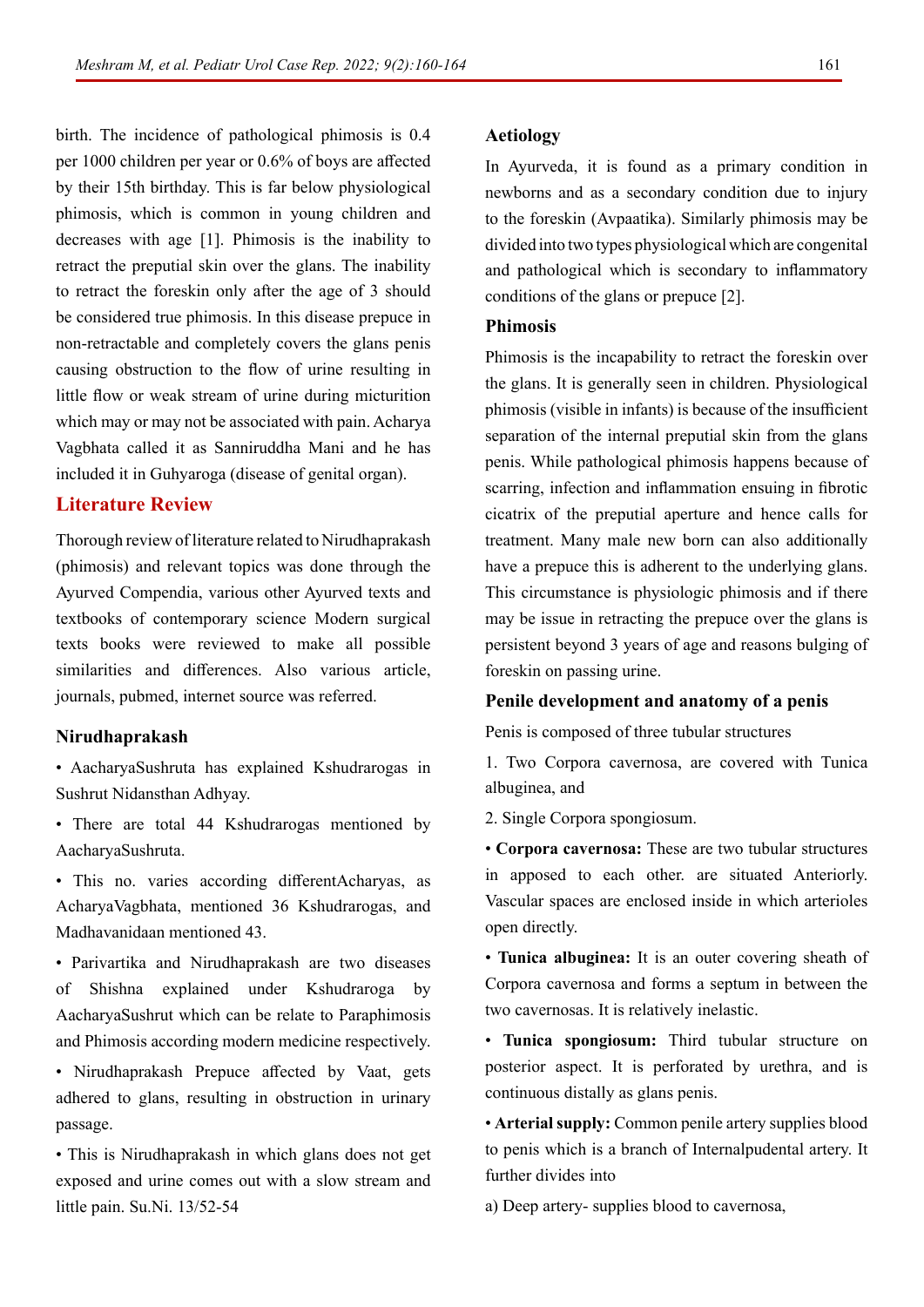b) Dorsal artery- supplies skin, fascia and glans, and

c) Bulbourethral arterysupplies blood to Corpus spongiosum and the glans.

#### • **Venous return:** Is done by

a. Superficial dorsal vein which further drains into External pudental vein. and

b. Deep dorsal vein, which enters the prostatic venous plexus.

• Parasympathetic nerve supply: Innervates the penis to cause smooth muscle relaxation.

### **Anatomy of a glans penis**

**Glans penis:** Is an expanded terminal part of Corpus spongiosum as a conical enlargement and is traversed by urethra. Urethra is dilated at glans region and is called Navicular fossa which ends in external urethral orifice.

**Corona glandis:** Is a base of glans penis and has a projecting margin.

**Neck of penis:** It is an obliquely grooved constriction overhanging the corona.

**Foreskin/prepuce:** Is a skin covering the penis and is loosely connected with fascial skin of the organ. It is folded at the neck region. It covers the glans as well and can be retracted backwards completely by exposing the glans in its full extent. It serves many functions; the principle being Protective and immunologic. Glands present on Prepuce and glans produce secretions, which useful resource in lubrication and protection towards infection. The lysozomes contained in those secretions act against dangerous microorganisms.

**Frenulum:** It is a median fold of the skin under surface of the glans.

**Smegma:** Prepuceal and sebaceous glands at corona and neck of the penis secrete the sebaceous material and are called as Smegma. It includes desquamated epithelial cells and is trapped below the prepuce. Mostly it's far observed in kids who do now no longer but have a completely retractable foreskin, or in male with bad hygiene. These sloughed epithelial cells shape white lumps below the foreskin, normally positioned

round corona. Smegma is absolutely benign.

Diseases of foreskin and glans

**Phimosis:** It is an inability to retract the prepuce over glans.

**Frenulum breve:** It is a condition with a short frenulum. It causes pain when foreskin is retracted, or can also cause tearing of frenulum. Mostly it is confused with Phimosis. Frenuloplasty is required in such cases by HeinekeMikulicz principle to lenghthen the Frenulum.

Paraphimosis: Is a condition in which a tight foreskin once retracted may be difficult to return. Or if left retracted for a longer period, swelling occurs at the glans penis due to constriction of the vessels at the corona glandis, causing the foreskin to become trapped behind the glans. This is common among children who have forgotten to reduce the foreskin after micturition of bathing. Or can be seen in patients who have performed Foley's catheterization, where attending has forgotten to reduce the foreskin. It is an emergency, as patient experiences significant painand penile swelling. Thus the prompt reduction is necessary. A constant pressure over swollen glans so as to squeeze it back into the prepuce along with pulling of prepuceal skin is required. Severe cases require dorsal slit procedure, which is usually performed under sedation. If recurrent, circumcision may be needed.

Balanoposthitis: Inflammation of the glans is balanitis, and inflammation of prepuce is posthitis. It can occur secondary to poor hygiene. Treatment usually consists of localized hygiene measures, application of antibacterial ointments and Broad spectrum antibiotics. Recurrent episodes may further lead to adhesions or meatal stenosis or Scarring of prepuce. Scarring of prepuce eventually can lead to pathological phimosis and thus Paraphimosis.

**Prepuceal calculi:** Chronic posthitis may lead to adhesions between the glans and the prepuce. Here the accumulation of thickened smegma and / Or some urine salts under the non-retractable foreskin can occur. These sloughed epithelial cells form white lumps under the foreskin, commonly located around corona. Which further may lead to formation of prepuceal calculi?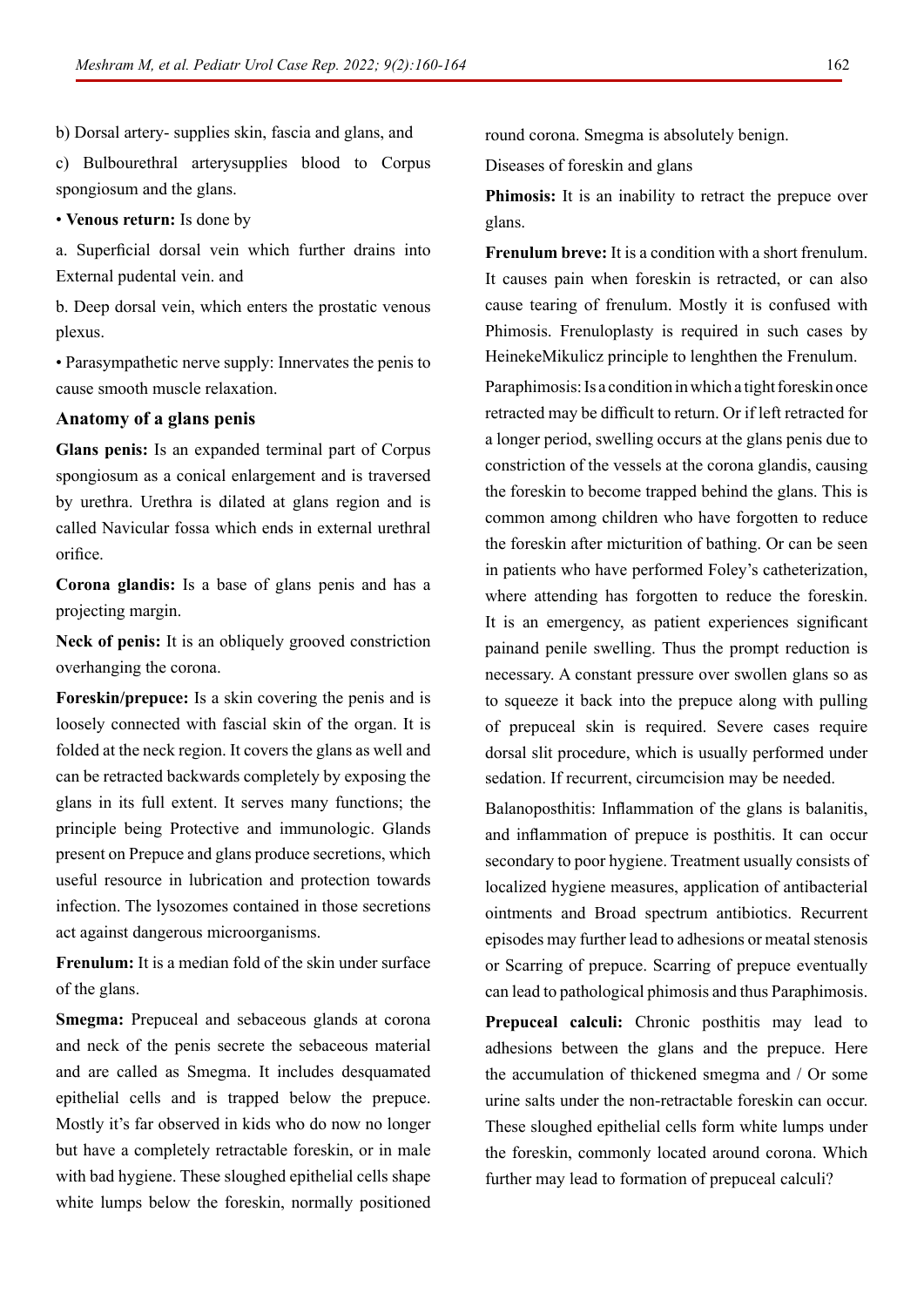### **Discussion**

#### **Physiological adhesions**

 At birth, the foreskin adheres to the glans, setting apart those adhesions spontaneously over time, permitting the foreskin to come to be retractable. About 96% of boys have a non-retractable foreskin at start. This is due to the natural adhesions between the foreskin and the glans and the tight skin of the foreskin and the short frenulum. The foreskin will gradually become retractable over a variable period of time from birth to age 18 or older. This is facilitated with the aid of using erections and keratinization of the internal epithelium. Thus the retractable preputial improves with age. In physiological phimosis, the distal part of the foreskin is healthy and pouts with a slight jerk. The narrow component is proximal to the tip of the foreskin. Here a mild traction results in the formation of a conefashioned shape with the white and fibrous slender distal component. The beginning of the meatal is also precise. At 1 year of age approximately 50% of boys have nonretractile foreskin. By the age of 4 years 10% and with the aid of using the age 16 years only 1% boys have non-retractile and adherent foreskin. In such instances patient and relatives go to the health practitioner with the foremost complaint of Ballooning of the ordinary non-retractile foreskin on micturition. Here explanation of the condition, reassurance and mild retraction of the foreskin at bath times to assist keep the hygiene are enough OR required. No operative correction is recommended here. Avoid forcible retraction as it can result in fissuring or scarring of the prepuceal opening, which in addition might also additionally purpose true phimosis. 2% of ordinary adult males preserve to have non-retractability for the duration of lifestyles despite the fact that they may be in any other case normal. If one is affected person, and does now no longer rush Mother Nature, maximum foreskin come to be retractile with the aid of using the adulthood [3].

 **Pathological phimosis:** Pathological phimosis defines an inability to retract the foreskin after it was previously retractable or after puberty. Here recurrent episodes of Balanitis or Balanoposthitis or Forceful retraction of the

foreskin causes micro tears further leading to scarring and ends in narrowing of the prepuceal opening or the aperture, and narrows it down, becomes tight- resulting in pathological phimosis. This narrowed aperture can sometimes become so tight, that can further cause urinary obstruction. Phimosis in elderly if causes, it is due to the loss of elasticity.

**Congenital phimosis:** Pinhole meatus and ballooning of prepuce are the major complaints here.

**True phimosis:** This is visible as a whitish scar at the foreskin. It is uncommon earlier than five years of age and is resulting from a localized pores and skin disorder called Balanitisxeroticaobliterans (BXO), which additionally influences the glans penis and may cause urethral meatal stenosis. It is likewise referred to as as Lichen sclerosusetatrophicus. It is a chronic inflammatory muco-cutaneous condition, wherein the usually pliant foreskin will become thickened. It is whitish in color and forms a tight band (scar) which prevents retraction [4,5].

# **Clinical features**

- Inability to retract the prepuce
- Whitish scarring of the foreskin
- Pinpoint prepuce
- Ballooning of the prepuce
- Balanoposthitis

#### **Complications**

• Recurrent balanoposthitis

• **Paraphimosis:** Constricted prepuceal aperture due to phimosis, if once retracted is unable to place back or repositioned it again, and results in paraphimosis.

• Ballooning of prepuceal skin due to narrowing or tightening of prepuceal opening.

• **Prepuceal calculi:** Chronic posthitis if lead towards adhesions between prepuce and glans, the accumulation of thickened smegma may be with some urine salts under the nonretractable foreskin can end up in the formation of prepuceal calculi.

• Retention of urine can cause ballooning.

• In Balanitisxeroticaobliterance, meatal stenosis is seen commonly. Also if the aperture in the prepuce if is as